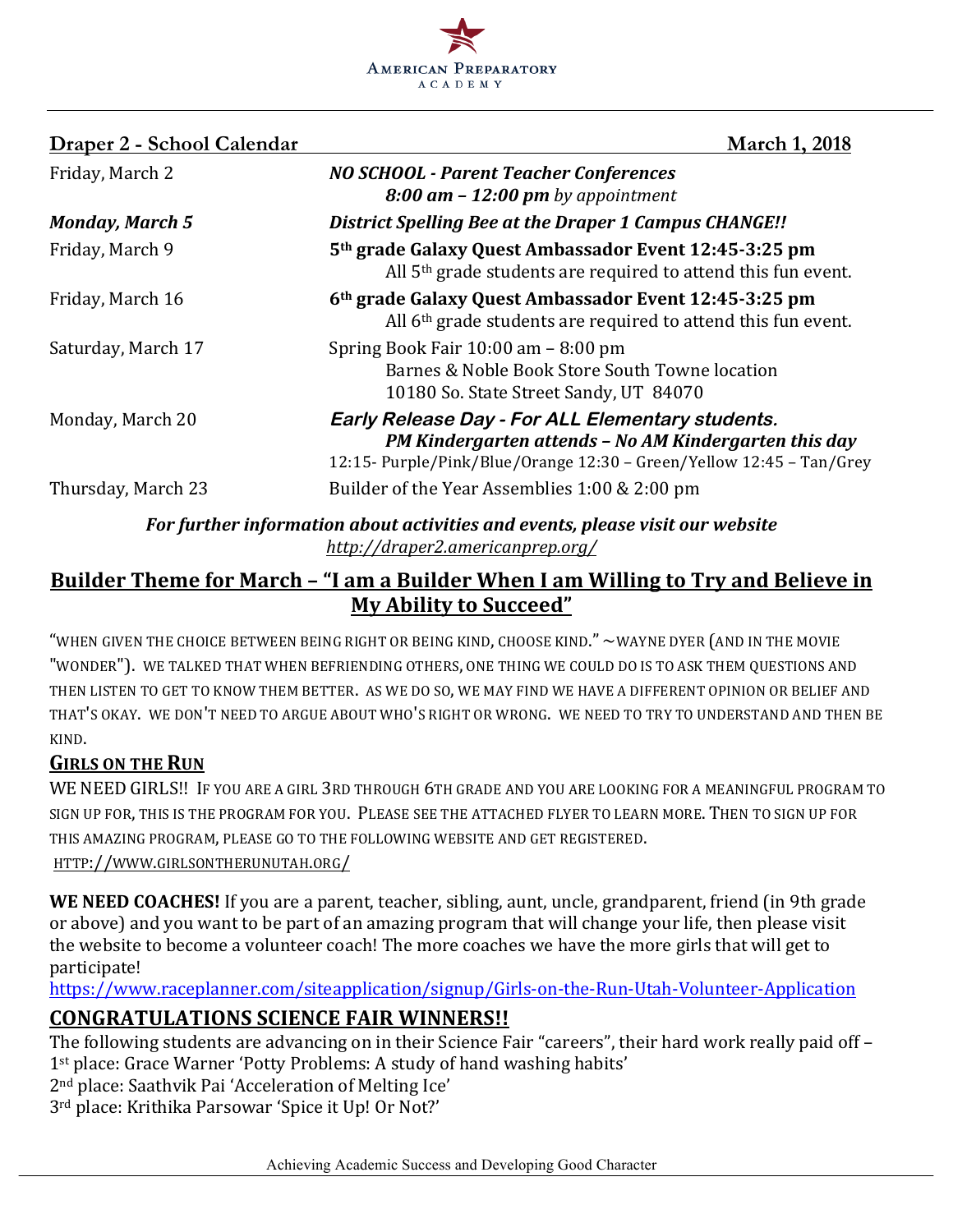

Also advancing: Cynthia Benuzillo 'Which Truss to Trust'

#### **American Prep Book Fair!!**

Save the Date for Saturday, March 17<sup>th</sup> 10:00 am -8:00 pm!! Stop by and support our APA campuses at the spring book fair which is located at:

Barnes & Noble South Towne location

10180 So. State Street Sandy, UT

This is a great opportunity to get a head start by purchasing your summer reading books!! The book fair is a great way to get in any needed VOLUNTEER HOURS!! We would love to have your help!! Visit http://www.signupgenius.com/go/30e0f44a5aa28a0f85-apaspring to sign up. **American Preparatory Summer Reading Lists 2018-2019**

Remember – The grades listed are the grades your student(s) will be going into **next school year** and not the grade your student(s) just completed.

**Second Grade Fifth Grade** *"The Little Engine That Could" "Holes"* **Third Grade Sixth Grade** *"My Father's Dragon"* "*The Cay"*

#### **Fourth Grade**

This book will come through the school

#### *Secondary Summer Reading list on last page.*

Visit http://aparu.weebly.com for an updated Reading University list to find fun new books to read, add to the classroom, or give as a gift!

**If you aren't able to stop by, PLEASE support us on-line from 03/17/18 to 03/22/18. Visit bn.com/bookfairs and enter Bookfair ID# 12316386 at checkout. Spread the word to your friends and family!**

## **Please use the East Front Door!!**

With everything that has gone on in our world the past little while, we would like to remind you that when you come to school, you MUST enter through the front east doors. Proceed to the office, signing in and getting a badge. That will help our school to be a much safer place to be. Thank you so much for helping us keep our students safe.

## **APA FUN RUN VOLUNTEER HELP NEEDED**

On Friday, May 18th 5-7pm at the Andy Ballard Arena in Draper, American Preparatory Academy will be holding it's first Utah District Fun Run. The purpose of this event is to raise \$20,000 for our sister school in Zambia, Africa. The school currently does not have any toilets and, because of a cholera outbreak, the school was shut down and cannot open until they have toilets built. By raising \$20,000, we can dig latrines, install toilets and the necessary plumbing to allow the school to reopen. We need all hands on deck to reach this huge goal and help our school community in Africa. Please help with this amazing cause and sign up to volunteer in any capacity

at http://www.signupgenius.com/go/20f0548a5ad23a5fd0-funrun. I will set up an initial meeting per sign up category once we get enough volunteers. If you have any questions or suggestions, please email Jill Welch at kjillwelch@gmail.com. Thank you!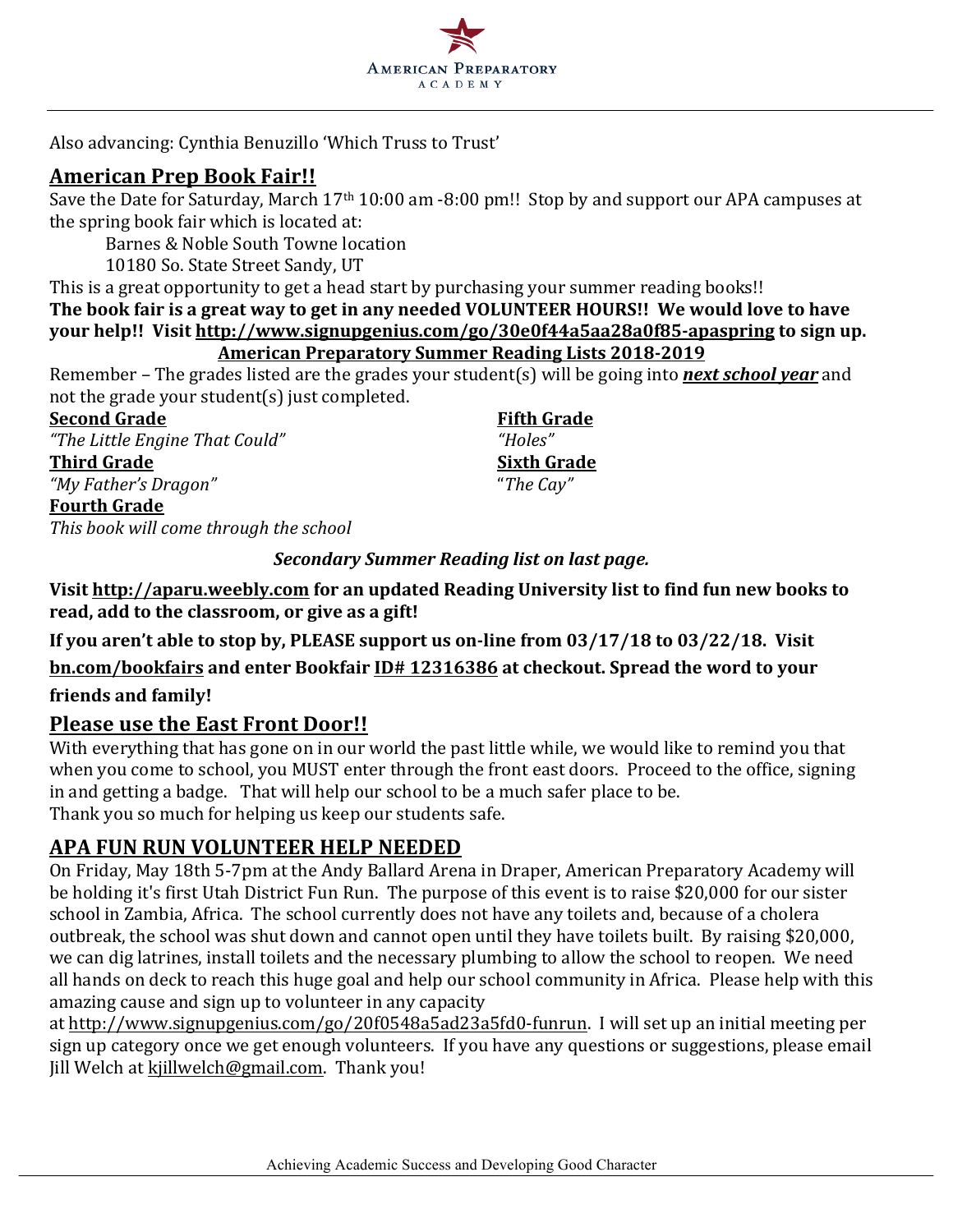

# **Lost and Found Items**

Our Lost and Found is growing!!

#### The Lost and Found items will be "on display" during Parent Teacher Conferences, PLEASE stop by to *see if we have anything that belongs to you.*

Any left-over items will be donated to charity. We want you to pick up any items that could be yours before we continue on with our process.

Thank you!!

# **CARPOOL CORNER!!**

It is very important to NOT turn left either coming in or going out of our driveway from Lone Peak Parkway during our peak carpool times of 7:30-8:15 am and 2-3/3-4 pm. Recently there have been accidents that happened when drivers are turning left during these times. Please for the safety of everyone, make different route arrangements. For all of those drivers that have already made these adjustments and are cooperating with these protocols, THANK YOU! If you are frustrated by other drivers and want to aide in the solution to this on-going challenge, please contact Mr. McVicar at kmcvicar@apamail.org 

## **Ballroom Blast Clinic for 5th and 6th Graders**

**Students--**Come explore Ballroom Dance! We'll jive to the swing, we'll sway to the waltz, and we'll show off your hard work with an exciting Cha Cha routine as guest performers in the Ballroom Dance Company's end-of-year concert! (All boys who sign up will receive a bag of Takis or a king-size candy bar the first day of class!)

**Parents—**help your student develop coordination and rhythm, while also learning respect for others, focus, teamwork, and social confidence.

The clinic will run for 7 weeks: Thursdays from 2:45-3:30 pm in the D2 cafeteria, from Mar. 22 to May  $10<sup>th</sup>$  (no class Apr. 5<sup>th</sup>) with performances on May 11<sup>th</sup> and 12<sup>th</sup>. The \$60 fee includes 7 lessons and the costume rental for the shows. Please see the flyer for more registration details.

The instructor, Joy Price, has 14+ years of coaching experience working at a competitive dance studio and as a faculty member at BYU-Idaho. She is also an accomplished performer with titles from a wide variety of national/international competitions and has been a featured artist at Walt Disney World.

# **2018-2019 School Calendar-Draft**

Attached to the last newsletter dated 02.16.18, was draft calendar for the 2018-2019 school year. If you did not see it, please look on our website, under the Draper 2 campus and access the Resources tab then, on to the newsletter.

## **From Character Development**

\*\*If you have a 5th or 6th grade student, check out the appropriate link below to sign up to help at our Galaxy Ouest events in March:

FIFTH GRADE:

http://www.signupgenius.com/go/10c0444afae29abfc1-galaxy

SIXTH GRADE:

www.SignUpGenius.com/go/10C0444AFAE29ABFC1-galaxy1

\*\*BUILDER PINS... If you have ever won a Builder Pin as a student at APA, we'd love to see you wearing it in class. Ms. Jackson and Mrs. Brown are on the lookout for students wearing their pins. How many will there be???

Achieving Academic Success and Developing Good Character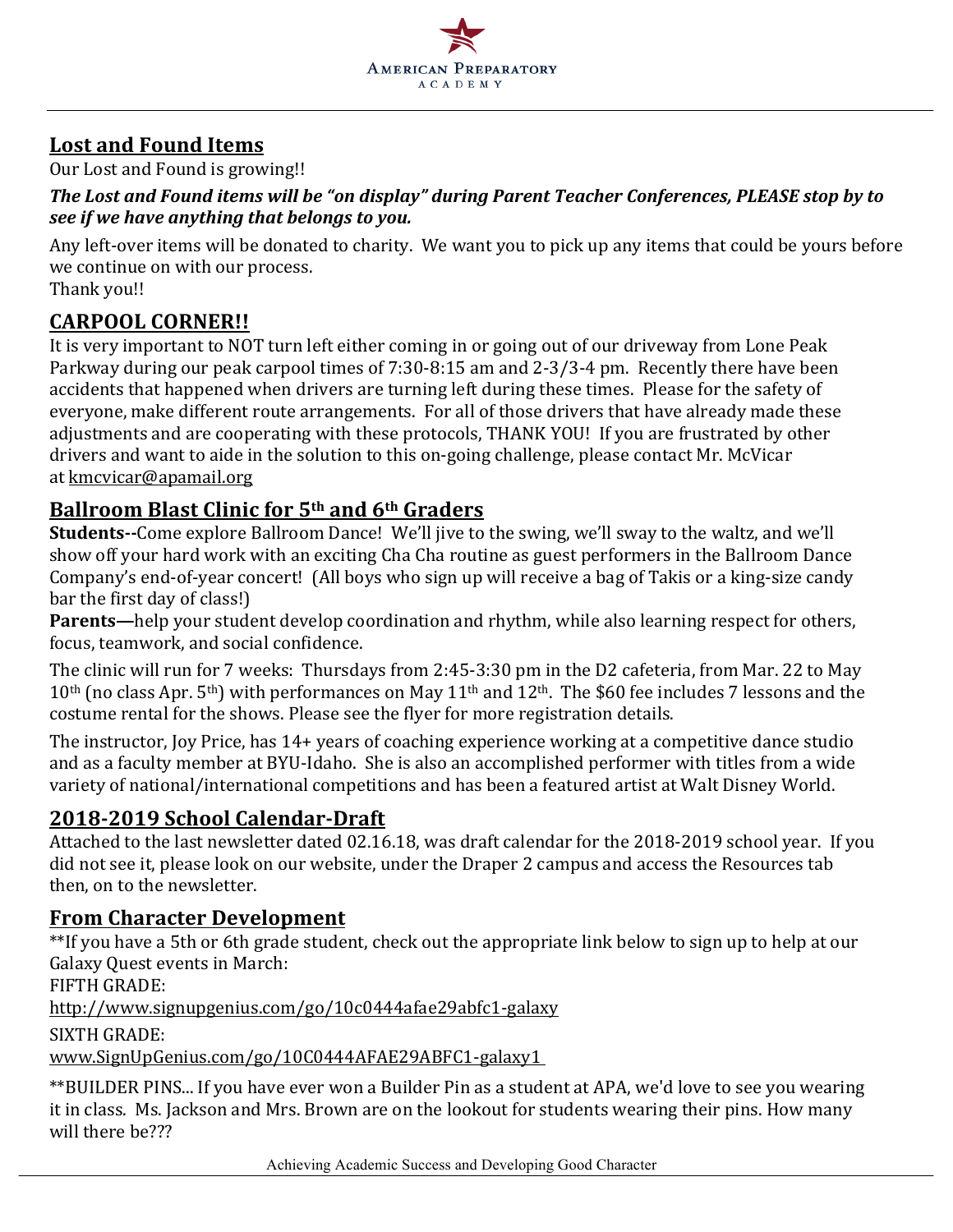

\*\*Our new builder theme for the month will be announced on Tuesday March 6th and Wednesday March 7th at our morning assemblies. Are you excited to see who our guest is this month? We are! (Parents are always welcome to join in at our morning assemblies to hear from our mystery guests.)

# **Sixth Grade Book Challenge**

The 6th grade completed their Reading University Book of the Year challenge! Each student who read at least two of the six books on the list was invited to a pizza party where the books were discussed and a vote was taken. There were 72 students who qualified. The winner chosen was *Framed* by James Ponti. Congratulations to more than 20 students who read all six books and qualified for book prizes! Thanks to the 6th grade teachers and Mr. Andersen, our great P.E. teacher who also read all of the books and participated in the party.

## **Got Hours??**

Check out the FSO Bulletin Board just outside the Multi-Purpose Room. We love recognizing our amazing parent volunteers! Submit your hours to volunteerdraper2@apamail.org. We would love to see your name there too!

## **YEARBOOK 2017/2018!!**

We are pleased to announce that we will have a 2017/2018 yearbook!! Our wonderful Yearbook committee, Marion Minson, Jori Thomas and Mandy Brown are diligently working toward making a beautiful book to hold all of this year's memories for our students.

Our yearbook is planned to include all color pages and a sturdy soft cover. If you would like to order a hard cover, there will be a minimal additional cost.

#### **Yearbook Pricing - After 2/26/18 & before 4/16/18 (Last date orders will be accepted.)**  $SoftCover - $15.00$

Hard Cover - \$20.00

## **Order online at YBPay.lifetouch.com** with the Yearbook ID code: 13453318

## **Pictures For The Yearbook**

Do you have pictures you would like to have considered for our Yearbook? If so, please send them to the following email address and our Yearbook committee will look at them to possibly add to our Yearbook. d2yearbook@apamail.org

# **Shake, Rattle and Roll Your Way To A "You and Me" Sock Hop**

Invite someone to spend time just 'You and Me.' Dads bring your daughters, moms bring your sons, aunts bring your nephews, big brothers bring your little sisters, grandparents bring your grandkids, or have a grown-ups only night out! All you need is someone to make memories with.

Presented as a fundraiser for our very own high school Ballroom Dance Company, this sparkling evening will include dance instruction, a performance by the ballroom company, root beer floats, and of course, time on the floor to strut your stuff!

**When:** Friday Mar. 16<sup>th</sup> 6:30-8:30 pm **Where:** D2 Gymnasium Ages: 7 and up **Tickets:** \$5 per person at the door, cash only **Dress:** 50's attire or semi-formal wear that follows APA dress code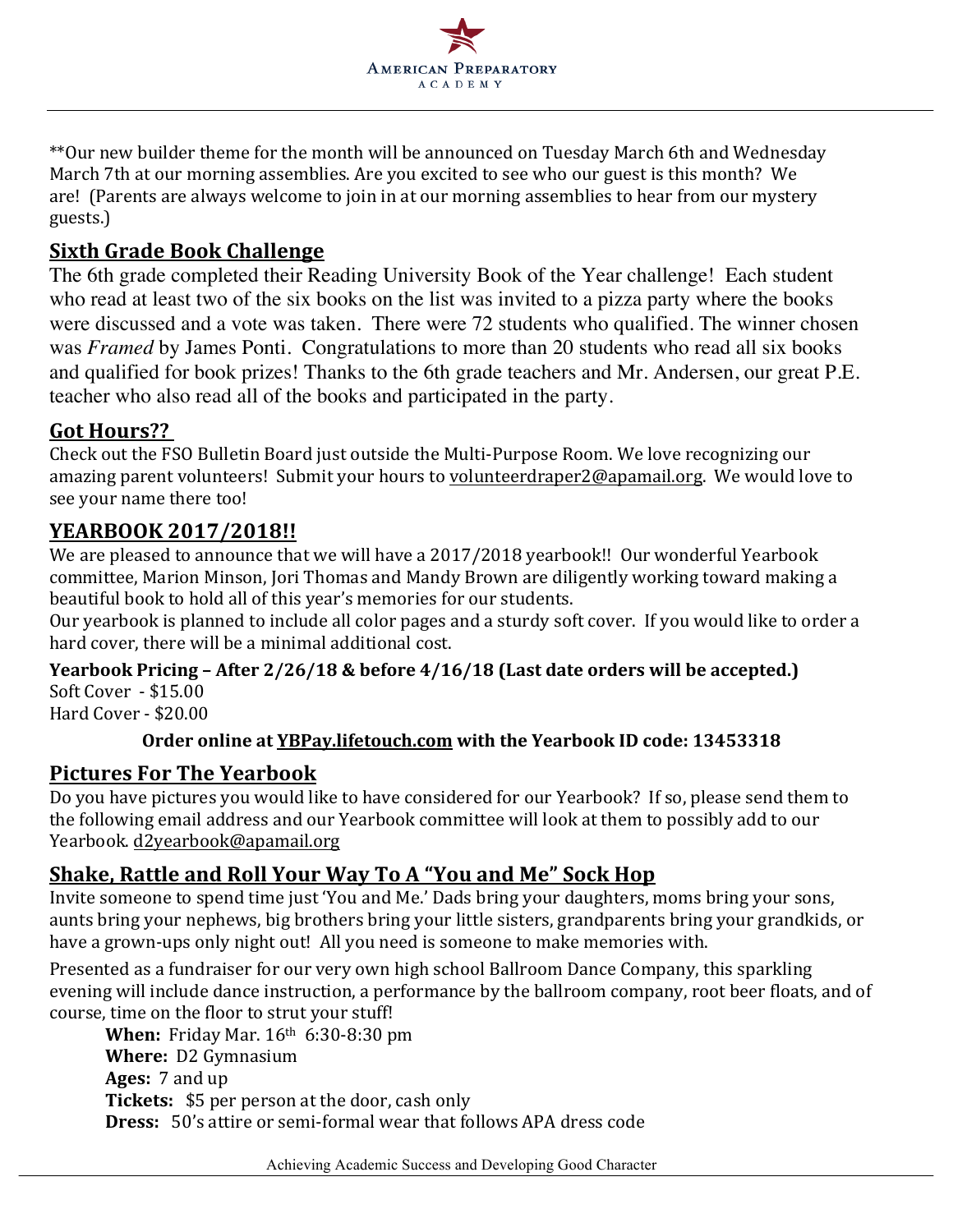

Your ticket includes a root beer float, but additional concessions will be available. All proceeds will go toward our costume fund! See you at the hop.

# **APA Sports!!**

# **Cheerleading Assistant Coach Job Opening**

APA Draper 3 is currently accepting applications for a High school and Jr. High cheerleading assistant coach. Interested applicants should contact Director of Athletics, Bryan Durst, via email at bdurst@apamail.org, as soon as possible.

# **Race Cats Elite Spring Track Registration is OPEN!**

Practices will be held March 12th-June 9th Mondays and Wednesdays from 4:45pm-6:15pm at Corner Canyon High School. Optional Friday trail runs starting April.

In order to use the same jersey for both seasons, our spring track team will carry the same name as our elite fall cross country team, Race Cats Elite.

Get more information and find the registration link at http://racecats.org/home-page-2/elite-springtrack-field/

Looking forward to a great season! Coach Nan

# **High School Spring Tryout/Meeting Dates And Times**

## **GIRLS SOCCER-**

## **TRYOUTS- Wednesday March 7th, 2:30-4:30pm, D3 field.**

We will form a high school and a middle school team so grades 6th-12th are invited.

## **Love & Logic Tip of the Week**

**"**Never Let Them See You Sweat**"**

I watched a child giving his mother fits in a store. When Mom noticed the boy's behavior was drawing attention, she lost what control she had and screamed, "That does it! I've had it with you! Now I'm not buying you anything!" In a feeble attempt to emphasize her power, she added, "And I mean it!" Sensing that his mom was now at the end of her rope, he looked right into her eyes and yelled, "I hate you and you're not going to tell me what to do."

As I watched, I was filled with sadness for both the child and his mother. I managed to get next to this mother in the checkout line. I handed her my card with a note on the back to send it to the Love and Logic Institute for a free copy of one of my audios. I received a wonderful letter a few months later telling me all about the success she was having with her son.

After listening to *Love Me Enough to Set Some Limits*, Mom created a plan for dealing with Zachary and his acting out at the store. The very next day they went shopping. True to form, Zachary started begging for things. In her calm, rehearsed voice, Mom said, "Not a good idea, Zachary. I have to shop without listening to that."

"All the other kids get stuff when they go to the store!" he yelled. He then grabbed two toys off the shelf and threw them into her cart.

Mom whispered, "That was a really bad decision, Zachary. I'm going to have to do something about that, but not here in the store. Try not to worry about it now."

A concept Mom learned from *Love Me Enough to Set Some Limits*:

#### **Warning kids of a consequence reduces the power of the consequence.**

Achieving Academic Success and Developing Good Character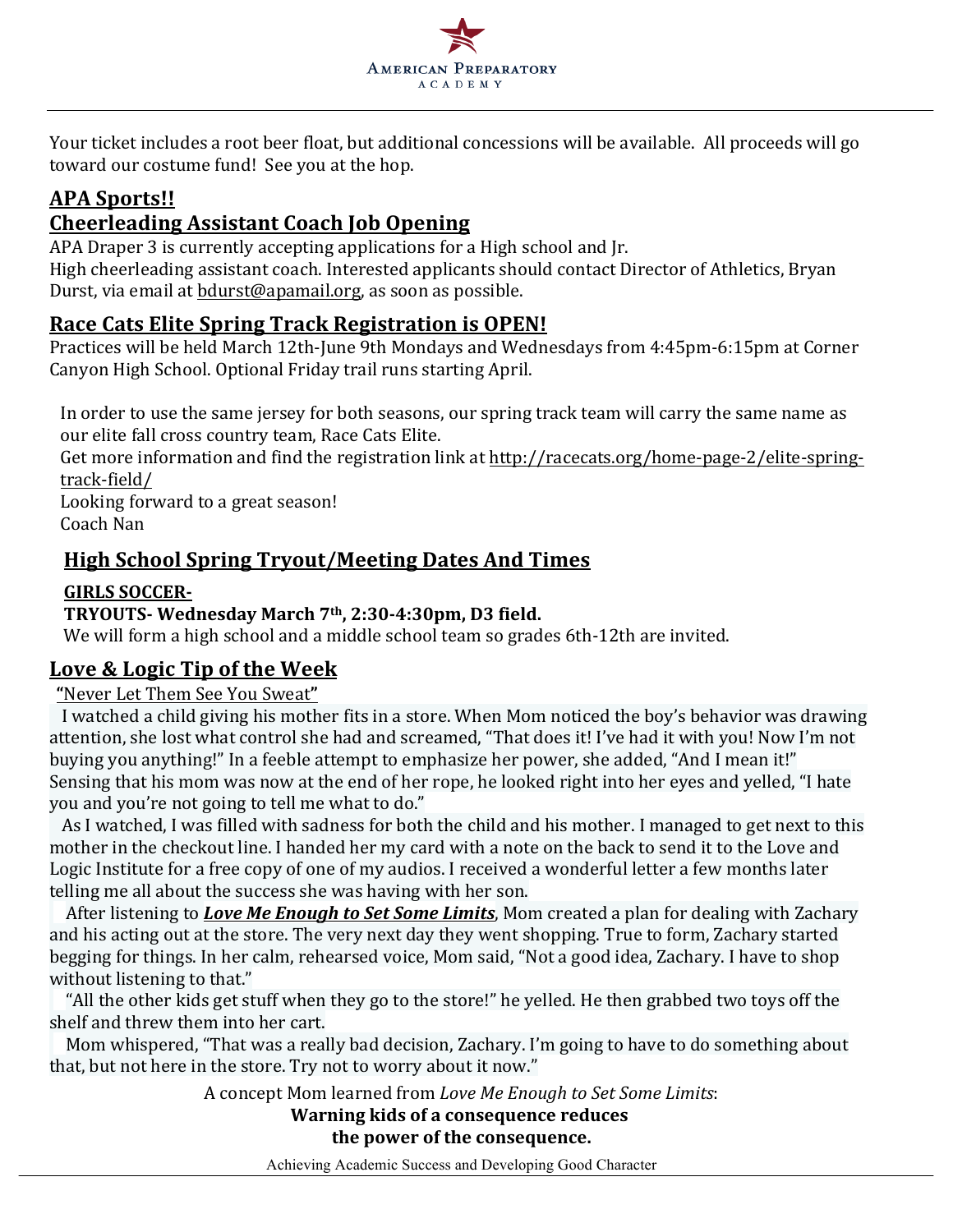

This idea helped her while she implemented the rest of the plan. She phoned a friend who could serve as a rather boring... yet humane babysitter. Mom did not tell Zachary what was going to happen.

At 10 a.m., her friend came to the door. Mom said, "Zachary, I'm going to finish my shopping. It's going to be a great day. This is so sad. I don't have the energy to listen to begging and arguing. That's why you'll be staying with Jenny. You will need to decide how you are going to pay her for her time. I know you don't have any money, so you will need to bargain to see which toys she'll accept for payment."

Mom had a wonderful time shopping, making sure that she was eating an ice cream bar as she walked in the door. "Hi Zachary. How did it go?"

"She made me pay with my remote control car and it's new!"

A few days later, Zachary started throwing a fit about not getting a Happy Meal in the restaurant. Mom looked at him and sang, "Uh, oh, Zachary. Do you think that might be a bad decision?" Zachary's eyes got very wide. He became unusually quiet and stopped complaining.

Mom ended her letter by saying, "Thanks for making my life a whole lot easier!"

Thanks for reading! Our goal is to help as many families as possible. If this is a benefit, forward it to a friend.

## *Jim Fay*

## **Secondary Summer Reading List –**

*Secondary students can choose one book from the list of choices. AP English classes will have different summer reading assignments. That information will be in the summer packet.* 

#### **Seventh Grade**

*The Outsiders* S.E. Hinton Percy Jackson (any book from series) Rick Riordan *Hiding Place* Corrie Ten Boom **Bronze Bow Elizabeth George Speare** *Hatchet* Gary Paulsen *Tuck Everlasting* Natalie Babbit

#### **Eighth Grade**

*Rendezvous with Rama* Arthur C. Clarke **Sherlock Holmes Arthur Conan Doyle The Little Prince Antoine de Saint-Exupéry** *Walk Two Moons* Sharon Creech *Hitchhiker's Guide to the Galaxy Douglas Addams* Any collection of poems by Mary Oliver *Okay for Now Gary D. Schmidt* 

#### **Ninth Grade**

*Importance of Being Earnest Oscar Wilde Dandelion Wine* Ray Bradbury *Dune* Frank Herbert Any collection of poems by Elizabeth Bishop Peter Pan (book) J.M. Barrie *The Secret Life of Bees* Sue Monk Kidd

#### **Tenth Grade**

*Absolutely True Diary of a Part-time Indian* Sherman Alexie *They Called Themselves the KKK* Susan Campbell Bartoletti